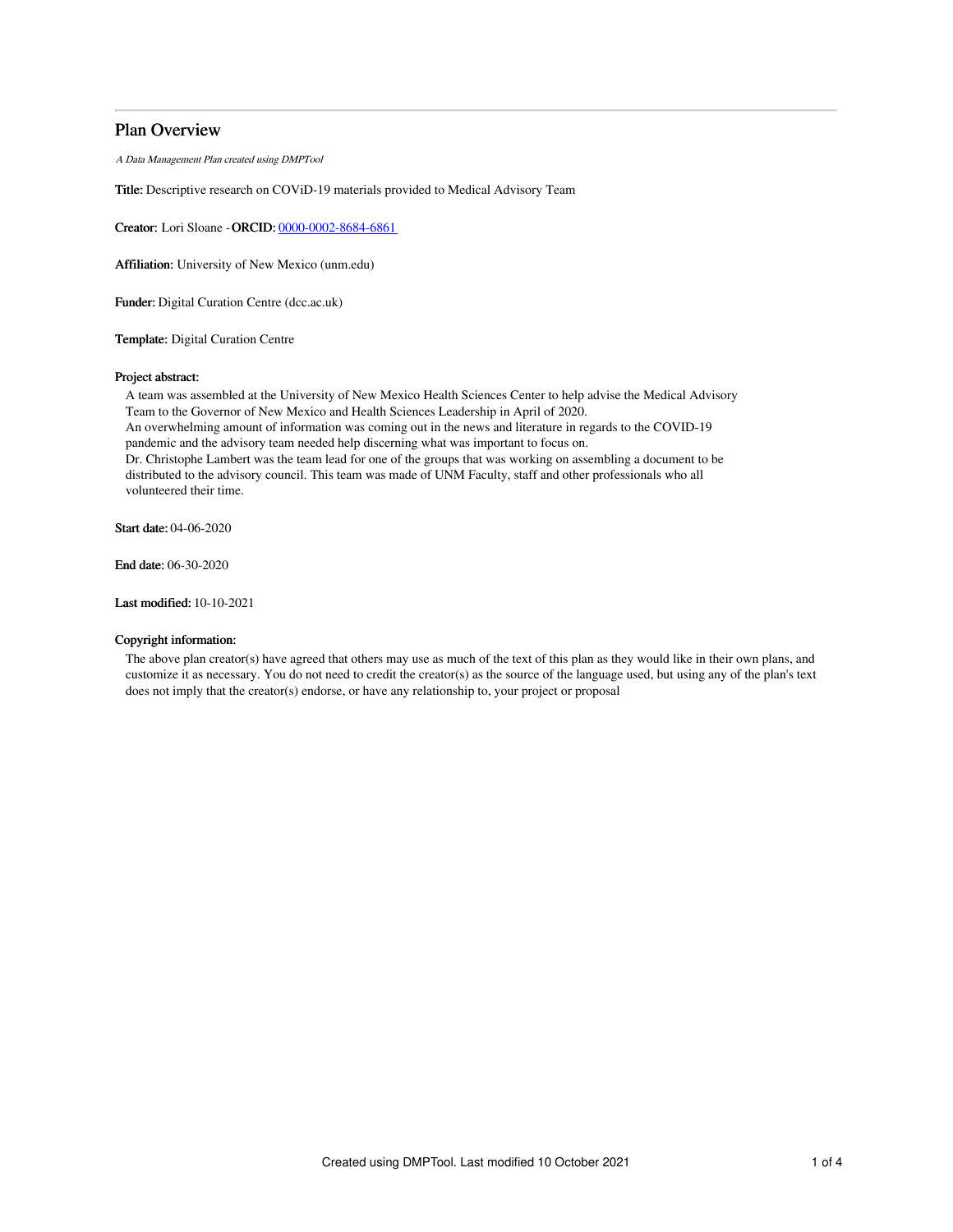## Data Collection

#### What data will you collect or create?

The data consisted of articles and their links alongside a quick summary provided in a word document. This document was emailed out to the folks on the medical advisory team listserv as well as preserved within the UNM Digital Repository in PDF format which was publicly available. These documents will be maintained in perpetuity by the University of New Mexico Digital Commons Repository.

#### How will the data be collected or created?

The team used Microsoft Teams to collaborate and scan and collect items each day. We then put them into the workflow where individuals would review and rank them for possible inclusion.

## Documentation and Metadata

#### What documentation and metadata will accompany the data?

Sections were categorized by type of information. New Mexico Highlights US Highlights International Highlights Economics, Workforce, Education, Supply Chain, PPE Highlights Epidemiology Highlights Healthcare policy recommendations Policy, Economics Practice Guidelines Drugs, Vaccines, Therapies, Clinical Trials Testing Therapeutic Guidelines Other Science On a lighter note

## Ethics and Legal Compliance

#### How will you manage any ethical issues?

All volunteers were asked not to include political propaganda material.

#### How will you manage copyright and Intellectual Property Rights (IP/IPR) issues?

We will include a Creative Commons open access license.

## Storage and Backup

#### How will the data be stored and backed up during the research?

The Microsoft Teams platform is setup for our University to use for business. Once we collated the material and put it in it's final PDF format, it will be stored in the UNM Digital Repository. https://digitalrepository.unm.edu/hsc\_covid19\_briefings/

#### How will you manage access and security?

The material is freely open and accessible to all.

### Selection and Preservation

#### Which data are of long-term value and should be retained, shared, and/or preserved?

We are preserving all the daily briefings in the repository and all the training videos and workflow instructions within the Microsoft Teams environment in perpetuity.

## What is the long-term preservation plan for the dataset?

UNM Digital Repository will preserve the data from this project forever as it documents how the Health Science Center at UNM contributed to this pandemic for our state.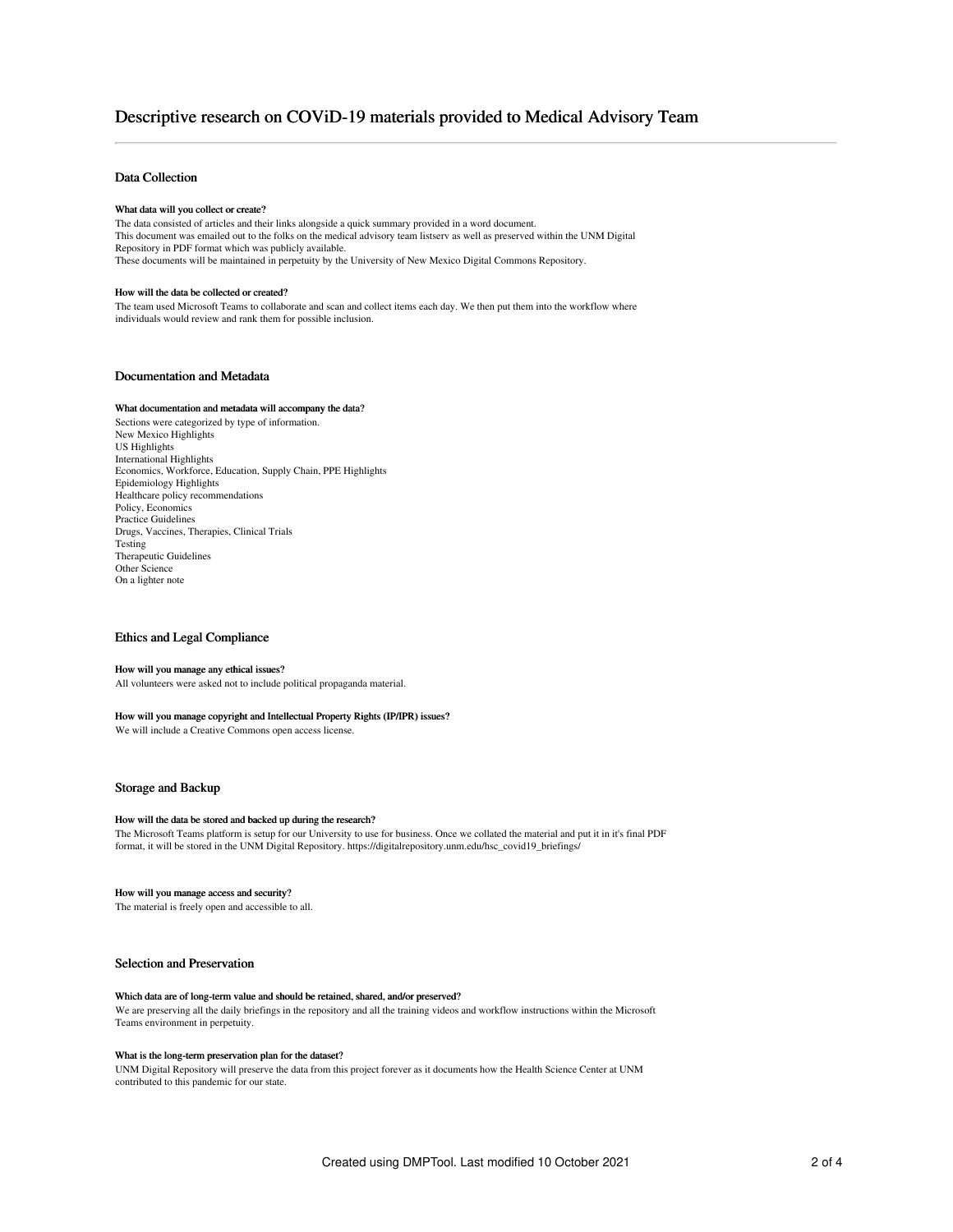# Data Sharing

### How will you share the data?

The data is freely available at our institutional repository. https://digitalrepository.unm.edu/hsc\_covid19\_briefings/

# Are any restrictions on data sharing required?

No restrictions on sharing the data.

# Responsibilities and Resources

## Who will be responsible for data management?

Lori Sloane will be the person to post the material to the UNM Digital Repository.

#### What resources will you require to deliver your plan?

Each volunteer was able to contribute current working time as well as personal time in the evenings for this effort.